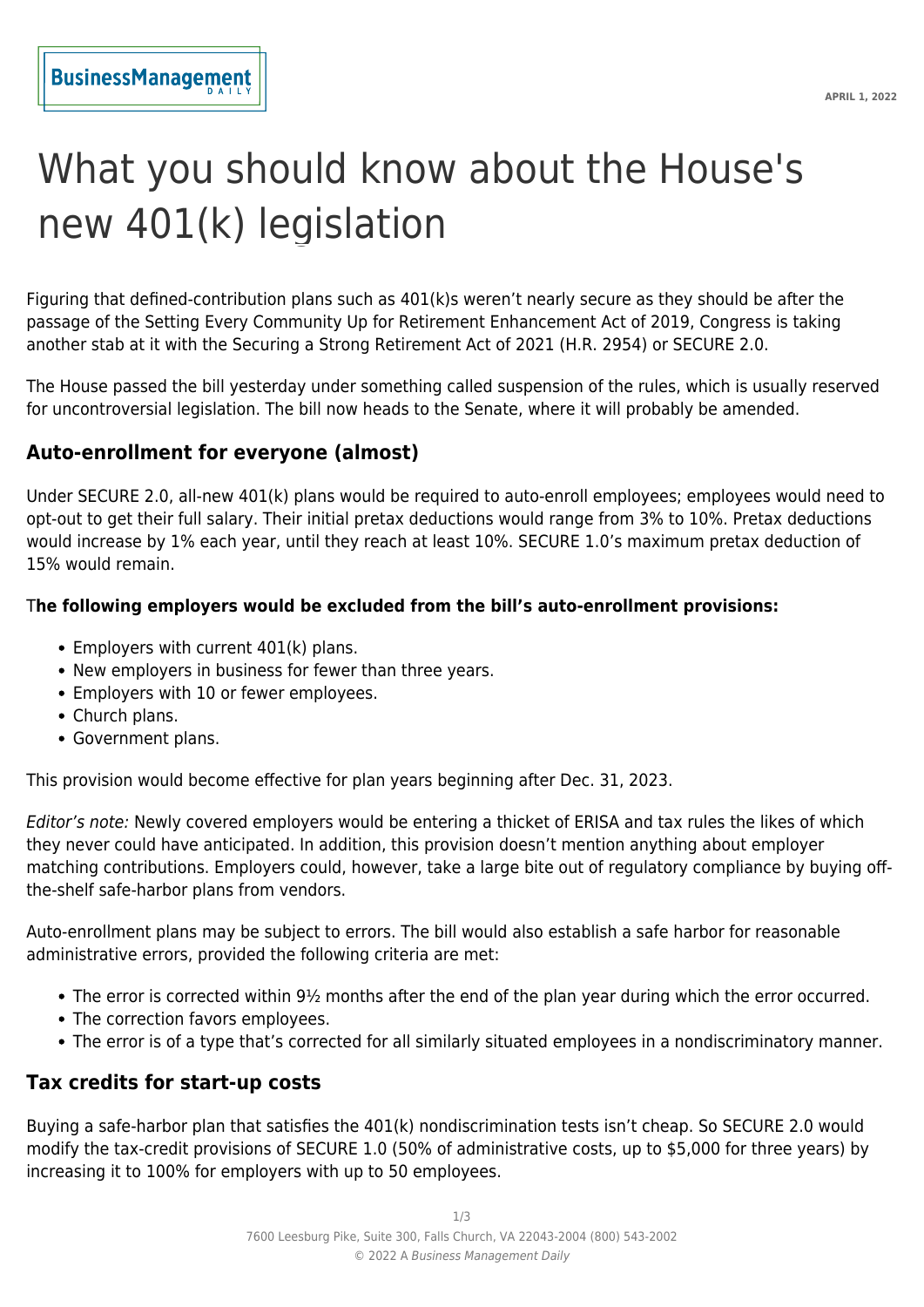This provision would be effective with tax years beginning after Dec. 31, 2022.

## **Required minimum distributions**

SECURE 1.0 raised the age at which employees must begin taking required minimum distributions to the later of when they turn 72 or April 1 following the year they retire. Previously, the RMD trigger was age 70<sup>1</sup>/<sub>2</sub>.

SECURE 2.0 would raise the age again to:

- 73 starting Jan. 1, 2023
- 74 starting Jan. 1, 2030
- 75 starting Jan. 1, 2033.

#### **Catch-up contributions**

Employees who are 50 years old or older can make pretax catch-up contributions into their 401(k) accounts. For 2022, the catch-up contribution amount is \$6,500.

SECURE 2.0 would increase the catch-up contribution amount to \$10,000 for employees who are 62, 63, or 64 years old.

This provision would become effective for tax years beginning after Dec. 31, 2022.

# **Student loans and 401(k) plans**

Several years ago, an employer [asked](https://www.irs.gov/pub/irs-wd/201833012.pdf) the IRS whether it would violate the 401(k) rules if it made a 5% nonelective contribution into the accounts of employees who paid back their student loans at the rate of 2% of their 401(k) eligible compensation every pay period.

The IRS said this setup was OK but with a ton of caveats. The major one is that the IRS' advice was delivered in a private letter ruling to this employer and PLRs can't be relied on or cited as precedent.

SECURE 2.0 would allow employees who are paying back their student loans to receive employer matching contributions. In order for student loan payments to qualify, employees would be required to certify to their employers they've been paying back their loans. Employers would be permitted to rely on these certifications.

#### **Part-time employees**

SECURE 1.0 required employers to allow long-term part-time employees (i.e., those who worked at least 500 hours a year for at least three consecutive years and who are at least 21 years old) to make pretax contributions into a 401(k) plan by the earlier of the first day of the first plan year beginning after the date on which they satisfy the age and service requirements or the date six months after the date on which they satisfy these requirements.

SECURE 2.0 would reduce the three-year rule to two years.

This provision would become effective for plan years beginning after Dec. 31, 2022.

## **Lost and found**

Employers have a duty to find missing plan participants. This often isn't easy to do.

SECURE 2.0 would create a national online, searchable lost-and-found database for retirement plans at the